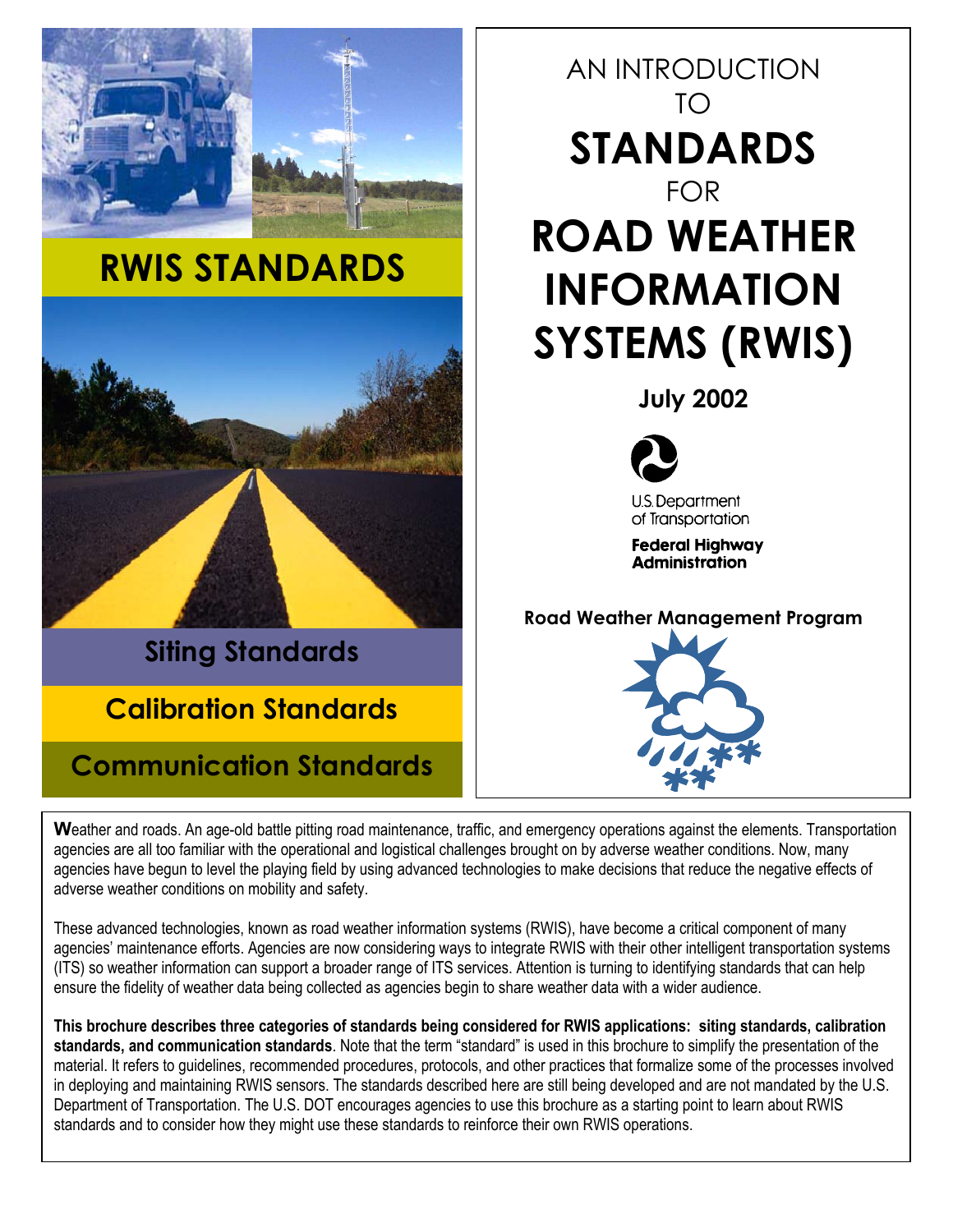# **RWIS OVERVIEW**

A road weather information system (RWIS) is a combination of technologies that collects, transmits, models, and disseminates weather and road condition information. The component of an RWIS that collects weather data is the environmental sensor station (ESS). An ESS is a suite of sensors that collects and transmits pavement and meteorological data. Sensors measure a range of weather-related conditions, including pavement temperature and status (wet, dry, snow), subsurface pavement temperature, wind speed and direction, precipitation (amount, occurrence, type), water level conditions, humidity, and visibility. These data are transmitted to automated warning systems, traffic operations centers, emergency operations centers, and road maintenance facilities for decision support. Weather service providers also use the data to develop tailored road weather products (for example, pavement temperature forecasts). All of these activities make for safer roadway conditions for motorists.

# **WHAT'S DRIVING RWIS STANDARDS?**

#### **RWIS: It's Not Just for Winter Maintenance**

In the past, RWIS were used almost exclusively by maintenance departments to make better operational decisions. Weather data collected by agencies allowed them to coordinate the pre-treating of roads via anti-icing practices; efficiently plan winter maintenance routes; reduce the amount of chemicals, sand, and salt used in roadway clearing operations; and reduce wear and tear on maintenance vehicles. Now, state and local transportation agencies are sharing weather data with a broader audience of public and private users of weather data, recognizing the inherent value of a better-informed traveling public. Therefore, it is even more important that agencies take measures to improve the accuracy of their data. Using standards in RWIS deployments can support this effort.

There are three categories of RWIS standards being researched and developed—siting standards, calibration standards, and communication standards. The following sections describe each category and provide information about where more detailed information about each can be obtained.

# **SITING STANDARDS**

What are Siting Standards?<br>Siting standards are used to install ESS pavement and meteorological sensors in locations that<br> generate the most accurate and appropriate weather condition observations. Siting standards take into account the function of the sensor (forecasting, detecting, or monitoring) and conditions that affect a sensor's performance (including variations in terrain, weather patterns, road classification, and crew experience). Siting standards also provide guidance on sensor spacing and practices for siting ESS in rural and urban areas.

### **Why are Siting Standards Important?**

Siting standards help agencies obtain the full value of RWIS investments by ensuring that sensors measure the weather condition they were designed to measure, and that they are installed in locations that optimize the ability to generate detailed and accurate forecasts. Siting standards compel agencies to examine their road weather information needs and identify the sensor types and siting practices that best generate the desired information.

#### **What are the Benefits of Siting Standards?**

Proper siting of RWIS sensors leads to the following benefits:

- More representative weather condition measurements, which leads to more-informed decisions with respect to maintenance, traffic, and emergency operations
- Higher accuracy in environmental data that are being provided to public and private weather users, as well as to meteorological databases used for computer weather forecast models
- Improved public service resulting from higher accuracy in road condition reports to the public via dynamic message signs, 511, the Internet, and other road weather information dissemination tools
- **Enhanced planning of RWIS network requirements, which results in more effective** operations

# **IN ACTION**

Minnesota DOT (Mn/DOT) deployed 76 ESS by using siting procedures developed in conjunction with a meteorologist from the University of North Dakota. Locations for the sensors were determined by the sensor's function, whether for maintenance operations or forecasting. Meteorologists were then able to assess local weather conditions at each location and determine the siting method that would provide representative readings of weather data. According to Mn/DOT, having a clear idea of what weather conditions they want their sensors to measure, and then taking steps to site th em properly, brings home the full value of its RWIS.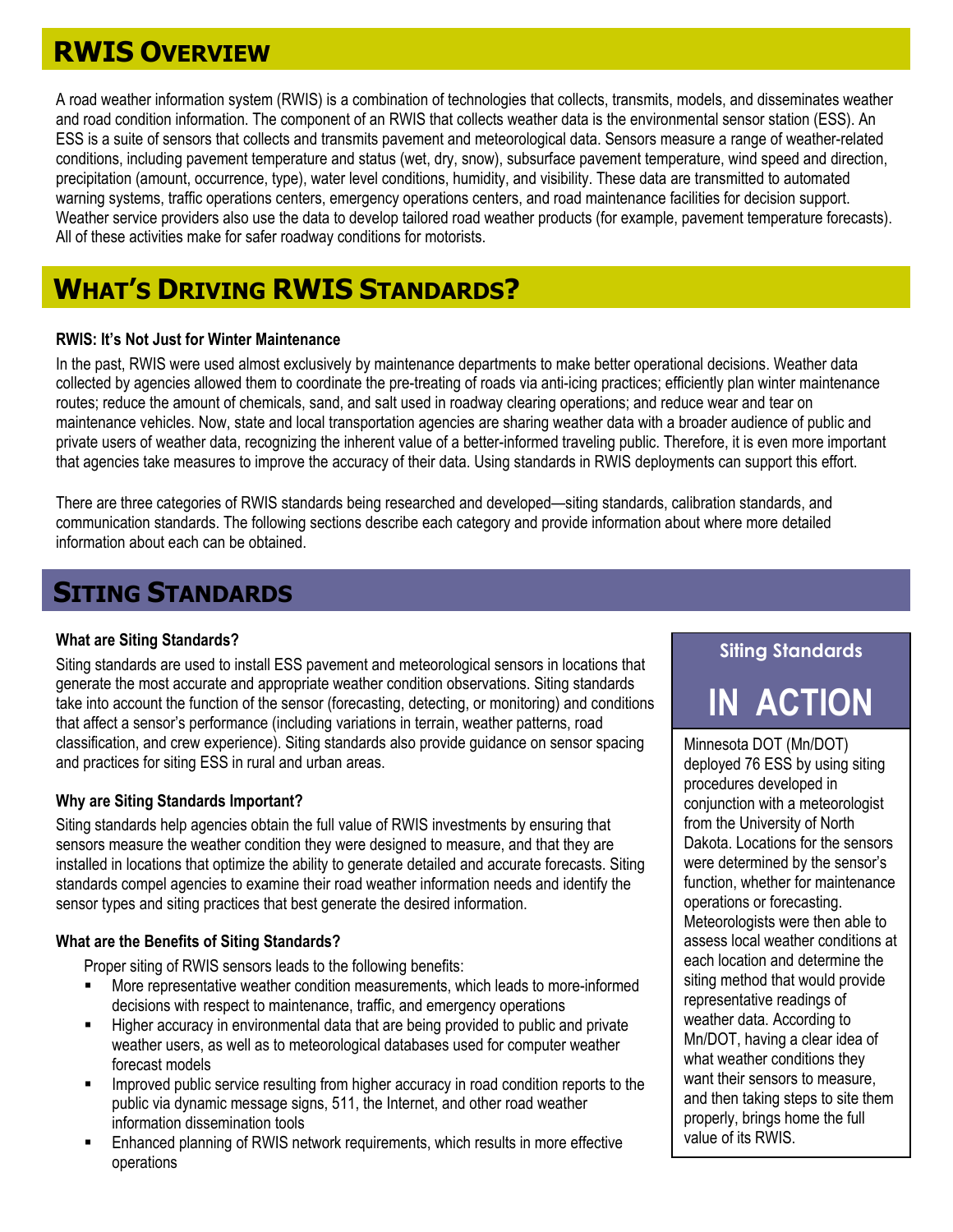#### **Learn More**

- Two reports published under the Strategic Highway Research Program provide a comprehensive study of RWIS implementation, including siting standards: Road Weather Information Systems Volume 1: Research Report and Road Weather Information Systems Volume 2: Implementation Guide. Both are available online at www4.trb.org/trb/onlinepubs.nsf/web/shrp\_publications. (References from these reports are used in the section "Siting Standards" above.)
- A report by the Office of the Federal Coordinator for Meteorology (OFCM), titled Federal Standard for Siting Meteorological Sensors at Airports FCM-S4-1994 (August 1994), provides information about siting standards used in airport operations. Although not written specifically for the surface transportation community, these standards provide information applicable to siting sensors for surface transportation use. Available online at www.ofcm.gov/siting/text/a-cover.htm.

## **CALIBRATION STANDARDS**

### **What are Calibration Standards?**

RWIS sensors vary in accuracy and precision. Although this is an accepted condition of sensor operations, sensor errors must be minimized to ensure quality observations. Calibration standards are procedures for testing the accuracy of these observations. They compare the performance of the sensor with established criteria and performance measures. Calibration standards apply to how sensors function: in laboratory settings (initial calibration), when first installed in the field (onsite calibration), and over a period of routine maintenance (recalibration).

#### **Why are Calibration Standards Important?**

Currently, most state and local agencies use calibration procedures developed by the vendor for the sensor, or they accept sensor data without verification or validation. Calibration standards provide the agencies with guidelines for developing their own testing program, ensuring that the data being generated by their network of sensors are accurate, reliable, and uniform within an acceptable margin of error.

Calibration standards can also serve as the foundation for a quality control/quality assurance program for sensor operations. In addition, an agency can use a mesonet (mesoscale environmental monitoring network) to further bolster such a program. A mesonet defines both the technical and institutional arrangements for collecting and sharing weather data among a range of public and private end users. Information exchanged within a mesonet can help an agency identify irregularities in data collection and measurement. This can greatly enhance the quality of its calibration program.

### **What are the Benefits of Calibration Standards?**

Calibration standards lead to the following benefits:

- Verification and validation of the level of accuracy of RWIS sensors
- Certification of results (with a common agreement and understanding of the criteria that must be met for certification)
- Better reliability of data, which should lead to wider use of the data by public and private users of weather data

#### **Learn More**

The Aurora Program (an international RWIS research consortium) recently completed a study of calibration methods. The project report, titled Standardized Testing Methodologies for Pavement Sensors, is available online at [www.aurora-program.org](http://www.aurora-program.org/) (under "Ongoing Projects"). The report provides a comprehensive discussion on the state of the practice. (References from this report are used in the section "Calibration Standards" above.)

 Research is also being sponsored by the National Cooperative Highway Research Program (NCHRP) and can be monitored online at [www4.trb.org/trb/crp.nsf/NCHRP+projects](http://www.4.trb.org/trb/crp.nsf/NCHRP+projects) (under Area 6 Projects—Standardized Testing Methodology for RWIS Surface and Subsurface Sensors).

# **COMMUNICATION STANDARDS**

### **What are Communication Standards?**

There are two categories of communication standards: communication protocols, used to exchange data between RWIS devices and other ITS devices, and display and message set standards, used to communicate weather and road conditions to end-users.

 Communication protocols for RWIS are being developed under the National Transportation Communications for ITS Protocol (NTCIP) standards development effort. These are open (non-proprietary), industry-based standards that make it possible for